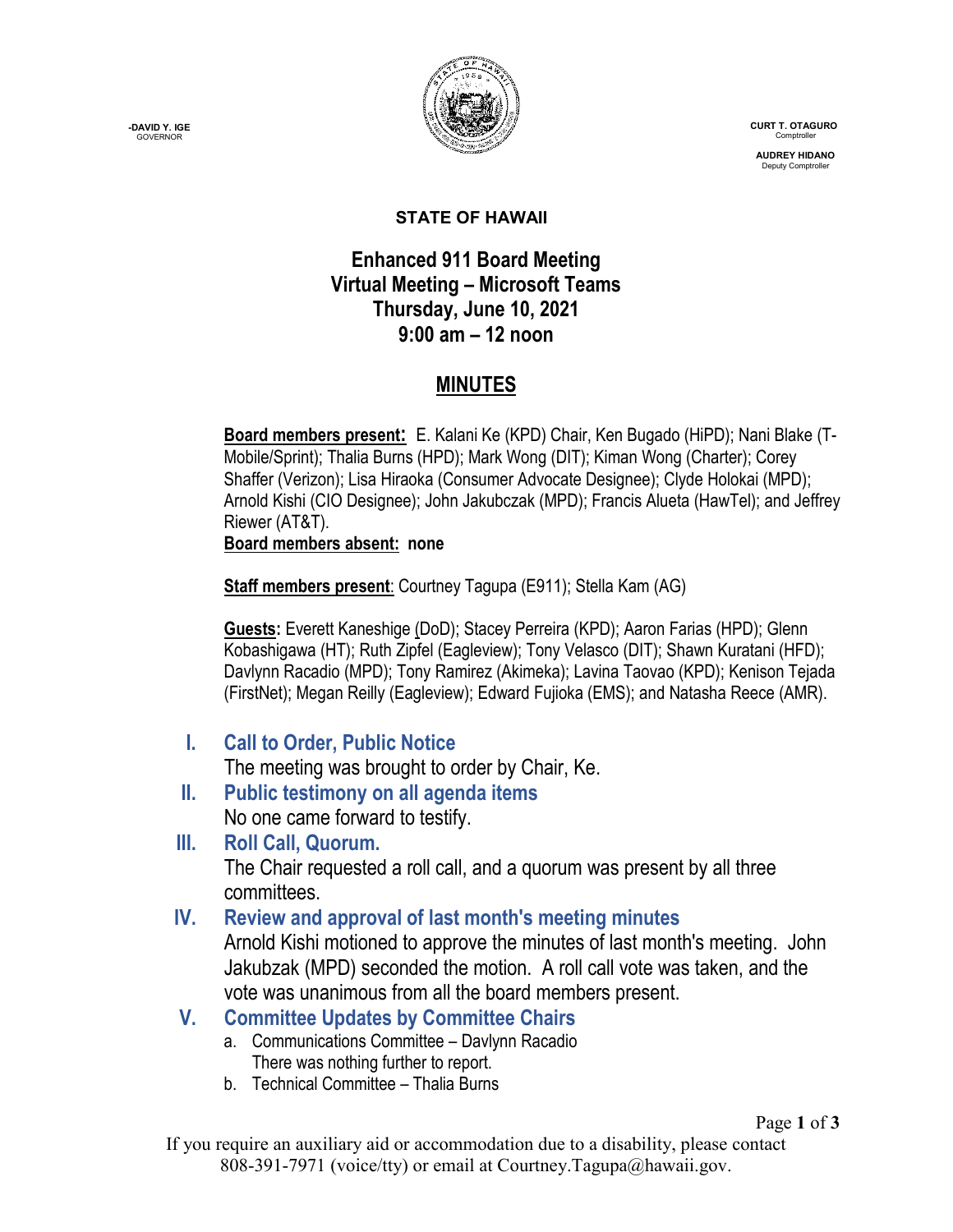- i. Educational Investigative Committee update Jeffrey Riewer There was nothing further to report.
- ii. ICTE Investigative Committee- Everett Kaneshige There was nothing further to report.
- c. Finance Committee Kiman Wong
	- i. Review of monthly and Y-T-D Cash Flow There was nothing further to report.

# **VI. PSAP Status Updates**

- a. Kauai PSAP Kalani Ke There was nothing further to report.
- b. Oahu HPD Aaron Farias There was nothing further to report.
- c. Oahu HFD Shawn Kuratani There was nothing further to report.
- d. Oahu EMS Edward Fujioka There was nothing further to report.
- e. Maui/Molokai PD John Jakubczak There was nothing further to report.
- f. Hawaii PD Kenneth Bugado, Jr. There was nothing further to report.
- g. Hawaii FD Ian Smith There was nothing further to report.

### **VII. Executive Director's Report**

- a. FY 2022-26 Strategic Budget Plan. There was nothing further to report from what was discussed in the Finance Committee.
- **b. Items for Discussion, Consideration, and Action**
- a. 911 Timeline update

Board Chair, Ke requested that the timeline updates continue to be submitted to the ED.

b. FirstNet update – Kenison Tejada

Kenison Tejada expressed his gratitude for the work the Board has done. He also mentioned the meeting that took place yesterday regarding hurricane and tornado warnings. The recording of the meeting will be made available upon request.

- c. Request for funding approval:
	- 1. MPD- Additional GET CAD Upgrade amount \$53,707.03. Ken Bugado motioned to approve. Arnold Kishi seconded the motion. A roll call vote was taken, and there was a majority decision approving the motion by all the Board members present.
	- 2. HiPD- EagleView Imagery 2nd Project-\$152,703.19. John Jakubczak motioned to approve. Arnold Kishi seconded the motion. A roll call vote was taken, and there was a majority decision approving the motion by all the Board members present.
	- 3. FY 2022-26 Strategic Budget Plan Kiman Wong motioned to approve the FY 2022-26 Strategic Budget Plan with the amendments mentioned in the Finance Committee meeting. Mark Wong seconded the motion. There was a roll call vote taken, and there was a unanimous decision approving the motion by all Board members present.

If you require an auxiliary aid or accommodation due to a disability, please contact 808-391-7971 (voice/tty) or email at Courtney.Tagupa@hawaii.gov.